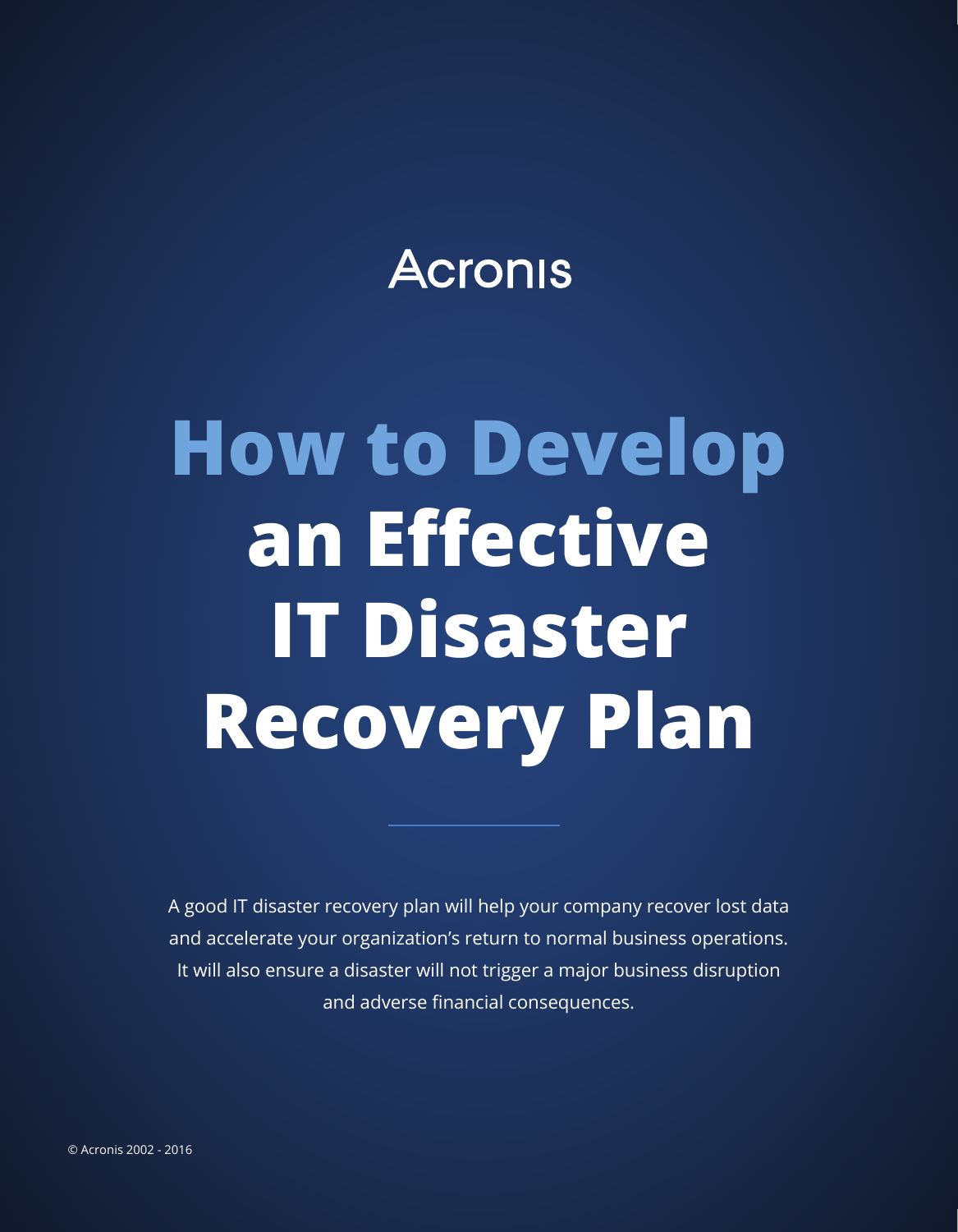

#### Table of Contents

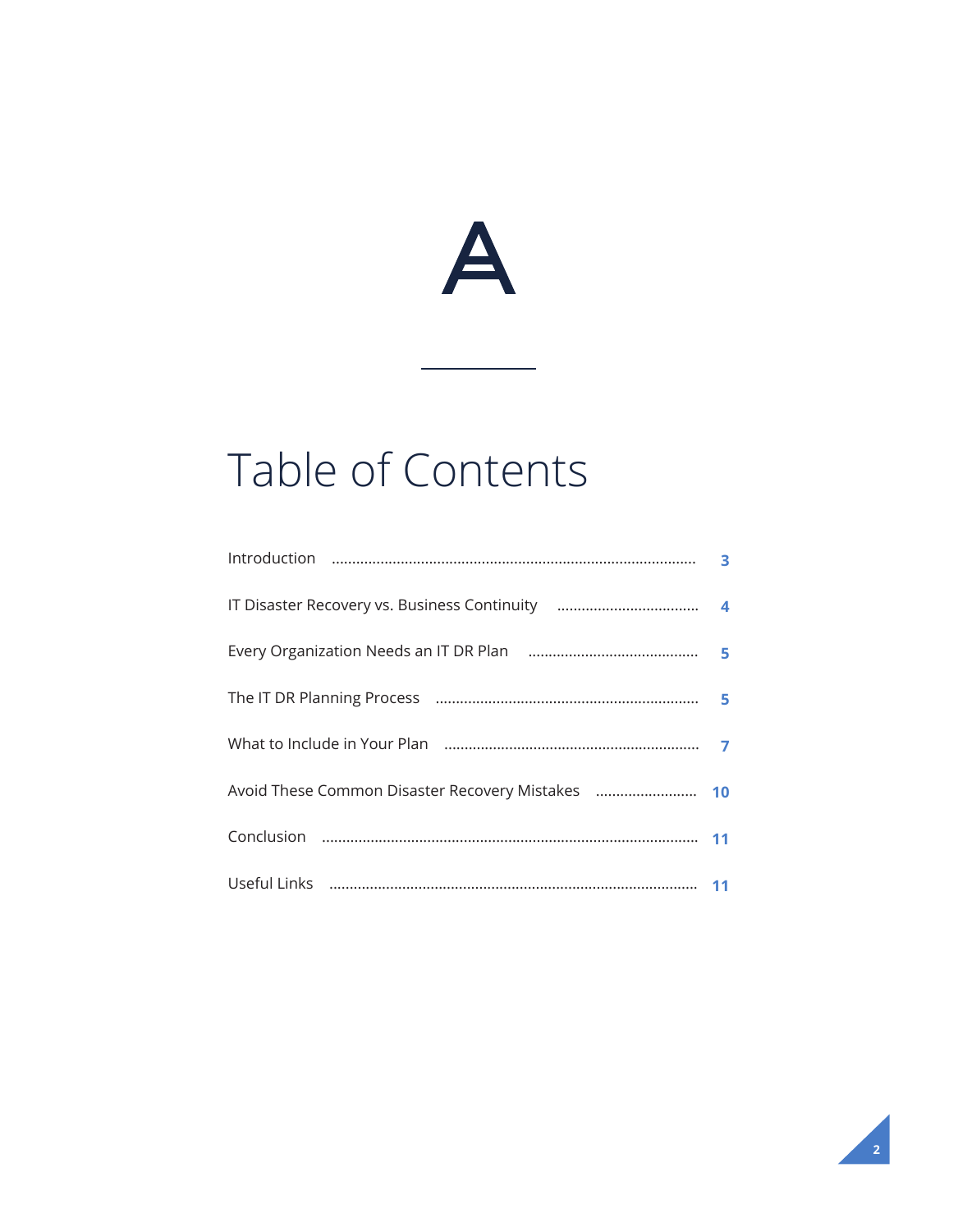### <span id="page-2-0"></span>Introduction

 $B$  usinesses rely heavily on technology and technology disruption for a few days or even a few hours can result in significant financial loss. According to an ITIC<sup>1</sup> survey, over 95 percent of large enterprises with more than 1,000 employees say that a single hour of downtime costs their company **over \$100,000** per year on average.

According to another study by Emerson Network Power and Ponemon Institute<sup>2</sup>, the average cost of data center downtime was **\$7,908 a minute** in 2013 — or **\$690,204** per outage. In addition, 91 percent of data centers experienced an unplanned outage over a 24-month period.

If your company is small to mid-size and does not have a sizeable data center, your organization can be at an even greater risk. According to the Institute for Business and Home [Safety3,](http://www.sba.gov/content/disaster-planning) an estimated **25 percent of businesses** do not reopen following a major disaster.

#### **If you do not have a disaster recovery plan in place, your company can be a statistic.**

Your ability to develop a comprehensive plan to prepare for potential disasters will minimize disruptions and help you maintain normal business operations.

This white paper steps you through the entire IT disaster recovery planning process — from risk assessment to implementation, testing, and ongoing maintenance. We will address topics such as:

- Why you need a disaster recovery (DR) plan.
- What a disaster recovery plan is and how it is diferent from a business continuity plan.
- The process for creating a successful plan.
- What you need to include in an efective disaster recovery plan.
- How to avoid five common disaster recovery mistakes.

#### **Protect your organization — and your job — with an efective disaster recovery plan.**

3 - "Emergency Preparedness," U.S. Small Business Administration, http://www.sba.gov/content/disaster-planning



<sup>1 - &</sup>quot;2013-2014 Technology Trends and Deployment Survey," ITIC, http://itic-corp.com/blog/2013/07/one-hour-of-downtime-costs-100k-for-95-of-enterprises

<sup>2 - &</sup>quot;Understanding the Cost of Data Center Downtime," Emerson Network Power and Ponemon Institute, http://www.emersonnetworkpower.com/documentation/en-us/brands/liebert/documents/white papers/data-center-uptime\_24661-r05-11.pdf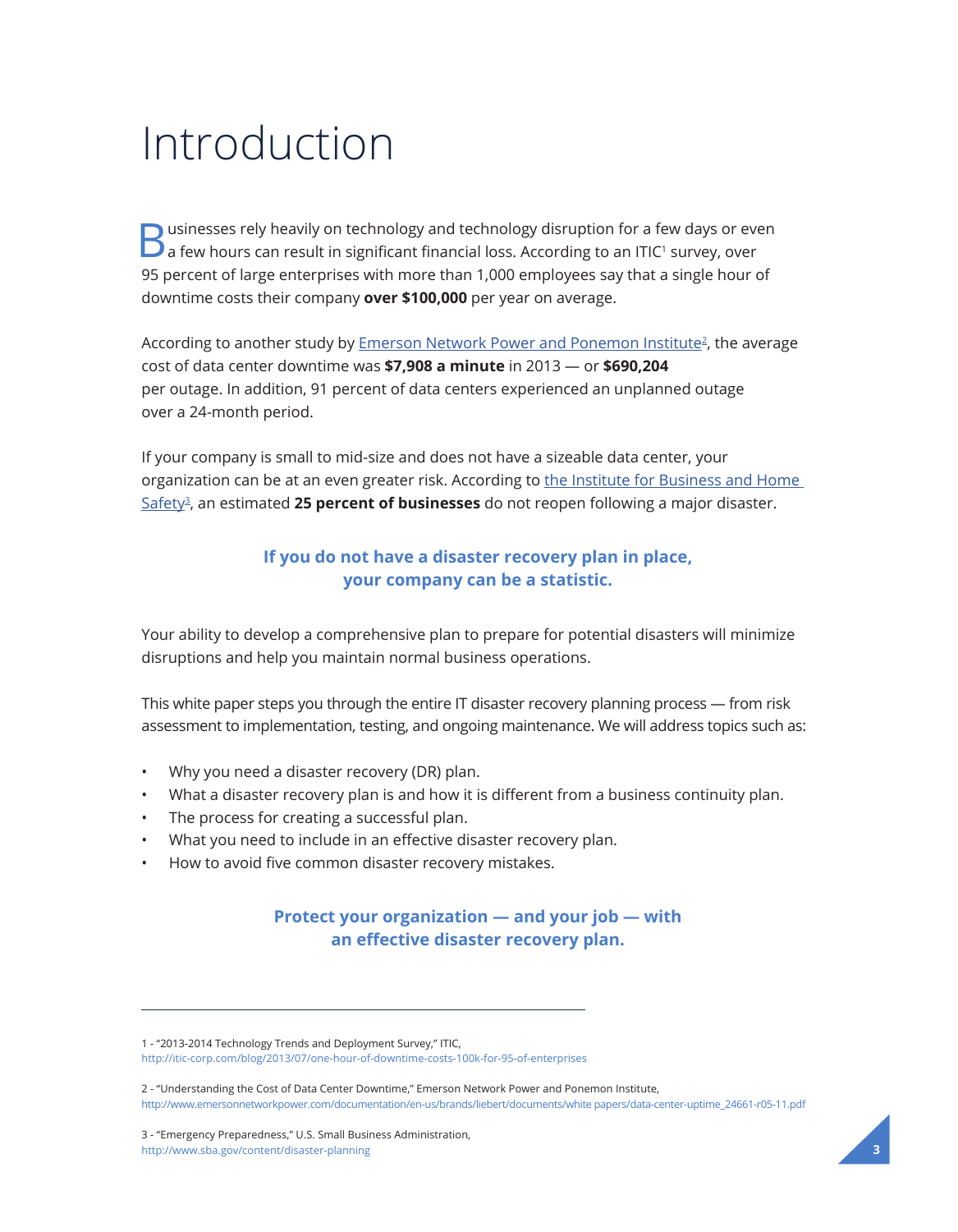# <span id="page-3-0"></span>IT Disaster Recovery vs. Business Continuity

Abusiness continuity plan is a roadmap that "describes the processes and procedures<br>An organization must put in place to ensure that mission-critical functions can continue during and after a disaster.<sup>4</sup> A business continuity plan not only comes into play during times of disaster, but also when other unforeseen events occur such as a major security breach, illness or death of a company executive, pandemic, civil unrest, etc.

A disaster recovery plan is a sub-component of your business continuity plan. It outlines the process, policies, and procedures to prepare for recovery and continuation of the business and infrastructure operations in the event of a power outage, equipment failure, fre, food, or other disruptive incident.

An IT disaster recovery plan is a major sub-component of your business continuity plan and disaster recovery plan. It is a roadmap that defnes the steps to continue IT operations and resume IT systems, including the network, servers, desktops, databases, applications, and any other component of the IT infrastructure.

Your disaster recovery plan should include the following steps:

- Establish a planning group
- Perform a risk assessment and prepare an inventory of IT assets
- Establish priorities
- Develop recovery strategies
- Develop documentation, verifcation criteria, and procedures
- Test the plan
- Implement the plan
- Maintain the IT infrastructure

Your plan should address all aspects of your infrastructure and provide a step-by-step response process.

<sup>4 -</sup> http://searchstorage.techtarget.com/defnition/Business-Continuity-and-Disaster-Recovery-BCDR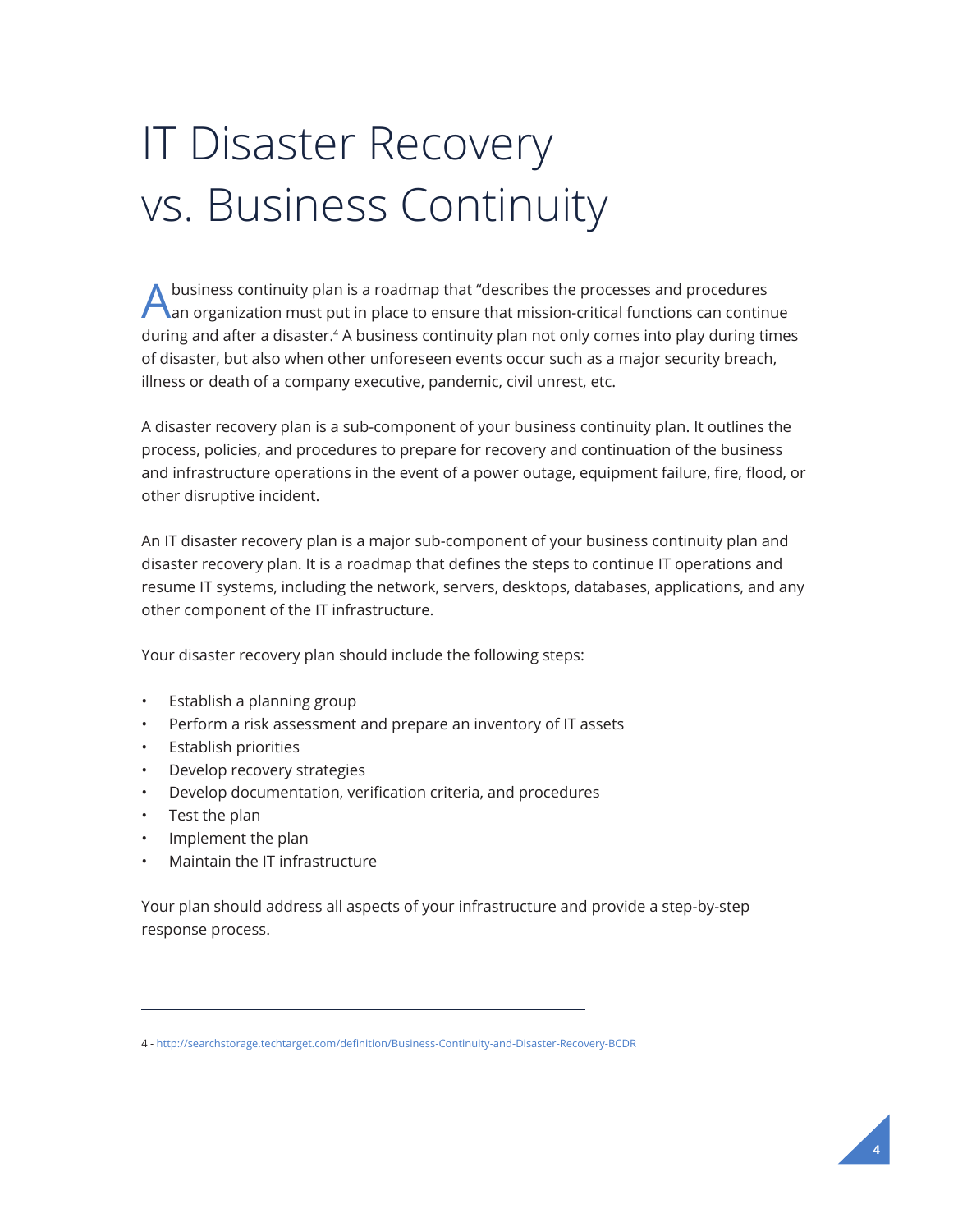## <span id="page-4-0"></span>Every Organization Needs an IT DR Plan

Disasters come unannounced — which is why it is important to get an IT DR plan in place<br>as soon as possible. A fully functioning plan will help you minimize risk exposure, reduce disruption, and ensure economic stability. It will also reduce insurance premiums and potential liability. Most importantly, a well-executed plan can save your organization thousands — even hundreds of thousands — of dollars in the event of a disaster.

To determine how much a disaster can cost your organization, consider the cost of system downtime — the impact on employee productivity, the loss of billable hours, missed sales from a down e-commerce website, penalties for failure to meet regulatory compliance obligations. Data is a valuable asset — customer data; financial, human resource, and R&D documents; and emails are all irreplaceable. Each document represents minutes or hours of work, and retrieving it is essential. In a worst-case scenario, your disaster recovery plan may save your company.

### The IT DR Planning Process

ere are the steps you should take when planning for disaster recovery. This process can help ensure organizational stability during and after a disaster.

**1. Establish a planning committee.** Contact key members from various departments and include them in your planning committee. Include decision makers from a variety of departments as well as fnancial associates, customer service representatives, and IT personnel. Your disaster recovery plan will need to include a list of all group members along with their contact information, roles, and responsibilities in your disaster recovery plan. These individuals must be available in the event of a disaster.

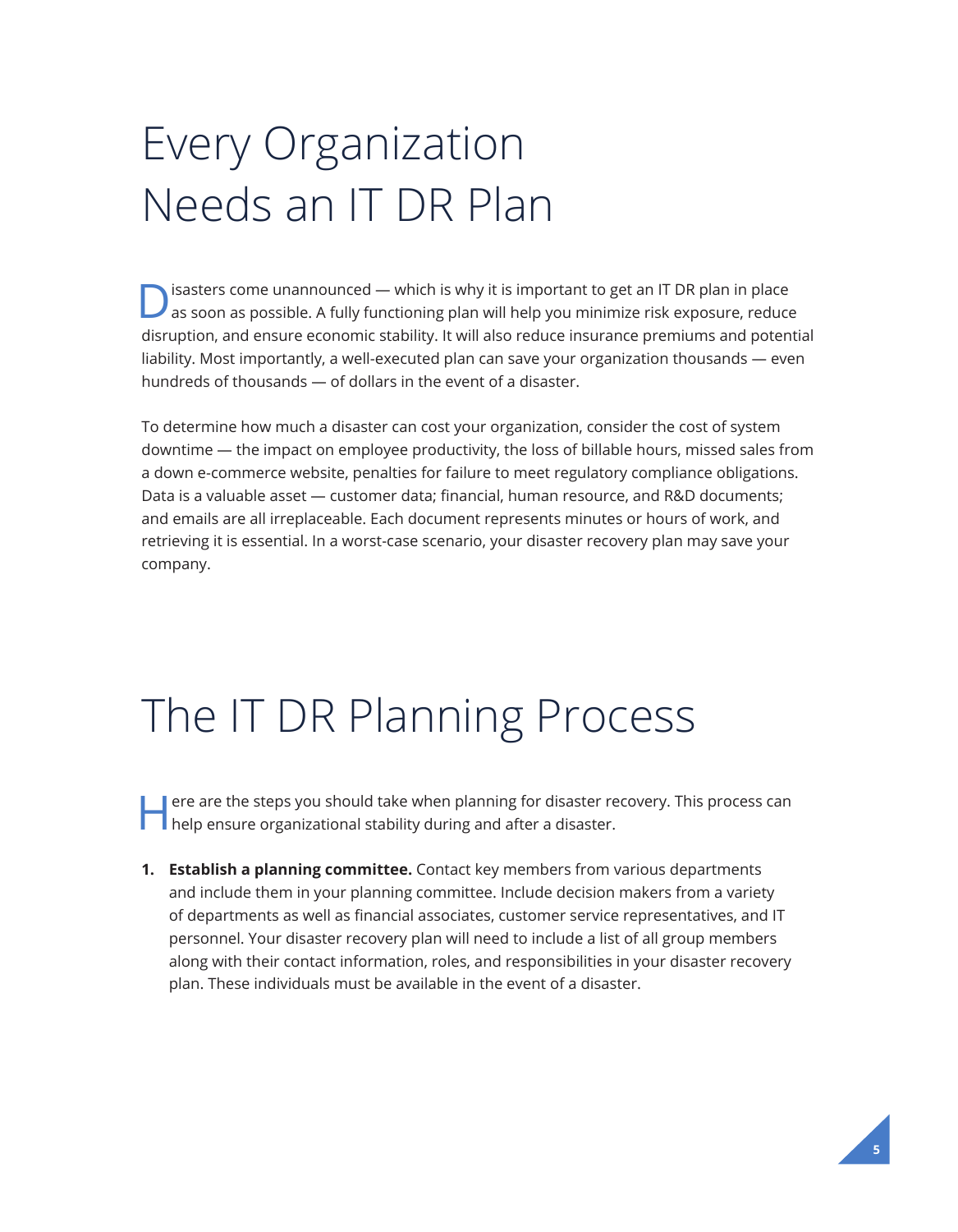- **2. Risk analysis.** Once you establish your disaster recovery planning group, you need to conduct a risk assessment analysis and audit.
	- a. Inventory all job titles, office equipment, applications, systems, servers, and software.
	- b. Identify the critical needs of your organization. Decide which applications and systems are mission critical, critical, essential, and non-critical.
	- c. Assess the probability and impact a disaster can have on these applications and systems. You must consider not just environmental disasters like hurricanes and fres but man-made threats such as virus attacks, infrastructure failure, and employee error (including accidental data deletions).
	- d. You might also want to include a business impact analysis (BIA). The purpose of a BIA is to establish recovery time objectives (RTOs) and recovery point objectives (RPOs) for every critical activity within the organization.
- **3. Establish priorities for applications and systems.** Now that you have determined the mission-critical applications and systems, you need to prioritize them. Ask yourself the following questions:
	- a. How much data can your organization afford to lose?
	- b. How long can you go without this data?
	- c. How current must the recovered data be?
	- d. What needs to be stored onsite and what needs to be stored offsite?
	- e. What is an acceptable level of risk?
	- f. What is the cost of downtime to your business?
	- g. What are the costs of reconstructing this data?
	- h. What is the cost per hour of server downtime, including staffing costs?
	- i. What does your business insurance cover with regard to replacing lost data?
	- j. What is the cost of outsourcing disaster recovery?

Throughout this exercise, your goal is to limit the risk of additional losses and disruption.

**4. Develop recovery strategies.** ISO/IEC 27031, the global standard for IT disaster recovery states, "Strategies should defne the approaches to implement the required resilience so that the principles of incident prevention, detection, response, recovery, and restoration are put in place." When developing your strategies, consider all aspects of your organization, including budget, resources, suppliers, physical facilities, human constraints, technological constraints, regulatory obligations, and risks. Develop strategies for both automatic and manual procedures.

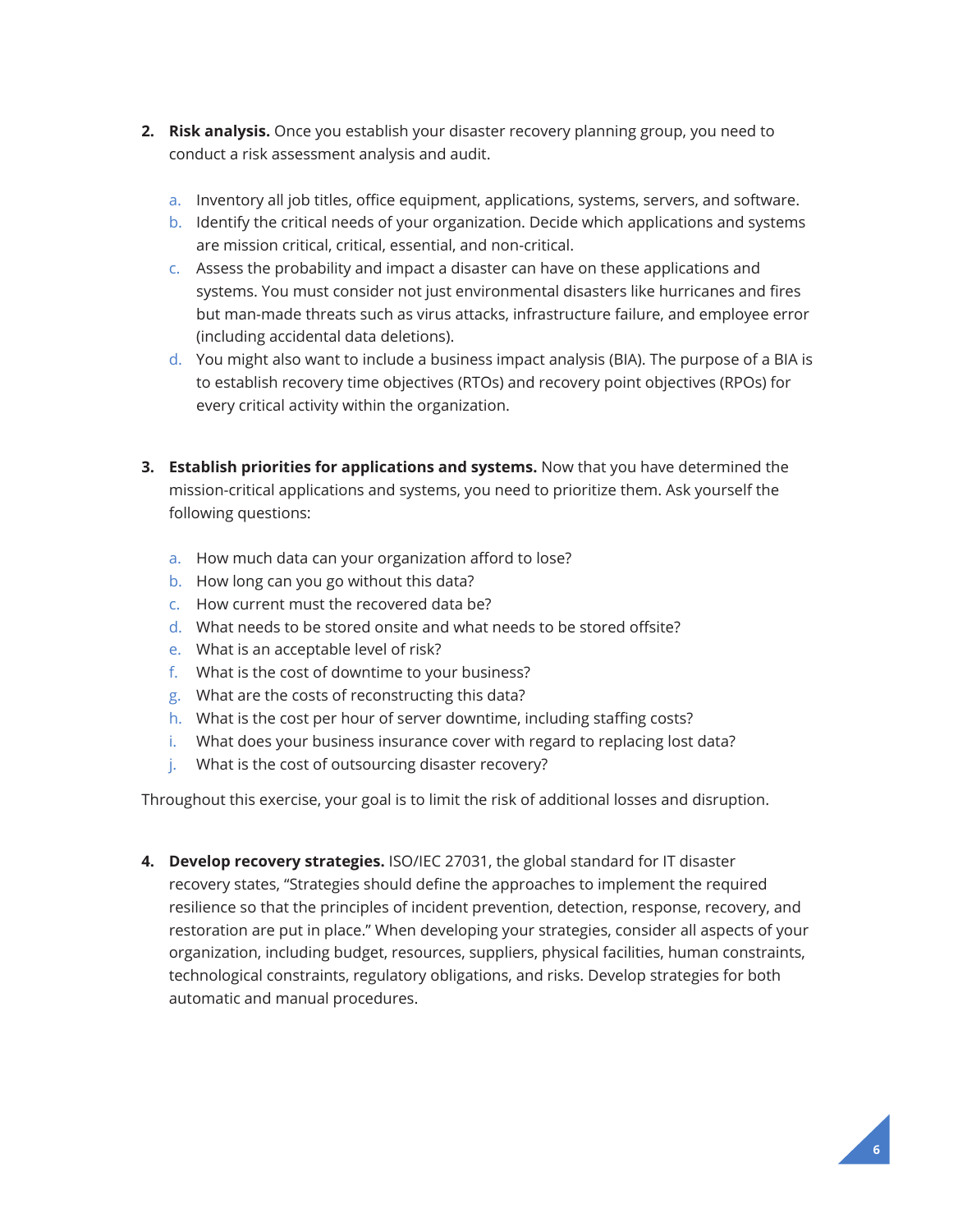- <span id="page-6-0"></span>**5. Document your plan.** Once you have completed your risk analysis, established priorities, and developed the necessary disaster recovery strategies, it is time to document this information. Defne the rules, processes, and disciplines needed to ensure that your organization's critical business processes will continue to function if there is a failure.
- **6. Test your plan.** Set explicit test objectives and success criteria, including your RTO and RPO. Test all functionality, including the recovery of data, failover, access to remote data, and stress testing. Document all verifcation criteria and procedures within your plan.
- **7. Implement your plan.** Share your plan with employees from each department of your organization and be sure to store at least one copy offsite. Sharing the plan ensures that it can be easily located in the event of a disaster. Record all recipients, dates, and locations.
- **8. Maintain your plan.** The maintenance of your disaster recovery plan is critical to the success of an actual recovery. Be sure to update your plan to include all changes to facilities, vendors, equipment, applications, software, backup procedures, budget, and personnel (including updated contact information and skill sets). Review the plan annually or semi-annually in conjunction with IT DR testing exercises.

#### What to Include in Your Plan

The following is an outline for a disaster recovery plan. Every plan is unique, but this sample plan includes the essential information you need to make your plan a success.

- **1. Introduction.** Begin your disaster recovery plan with an objective statement, summary, and details about the scope of the plan. Include any assumptions and the criteria for invoking the plan. Specify who created the plan, who approved the plan, and who is authorized to activate the plan.
- **2. Roles and responsibilities.** List all disaster recovery team members, including those responsible for operations, networking, and facilities. Be sure to include:
	- a. Contact information
	- b. The role each plays in a disaster
	- c. Job responsibilities
	- d. Spending limits (for example, how much money each team member is authorized to spend on equipment)
	- e. Any other limits to authority

It is a good policy to include police and public safety numbers as well.

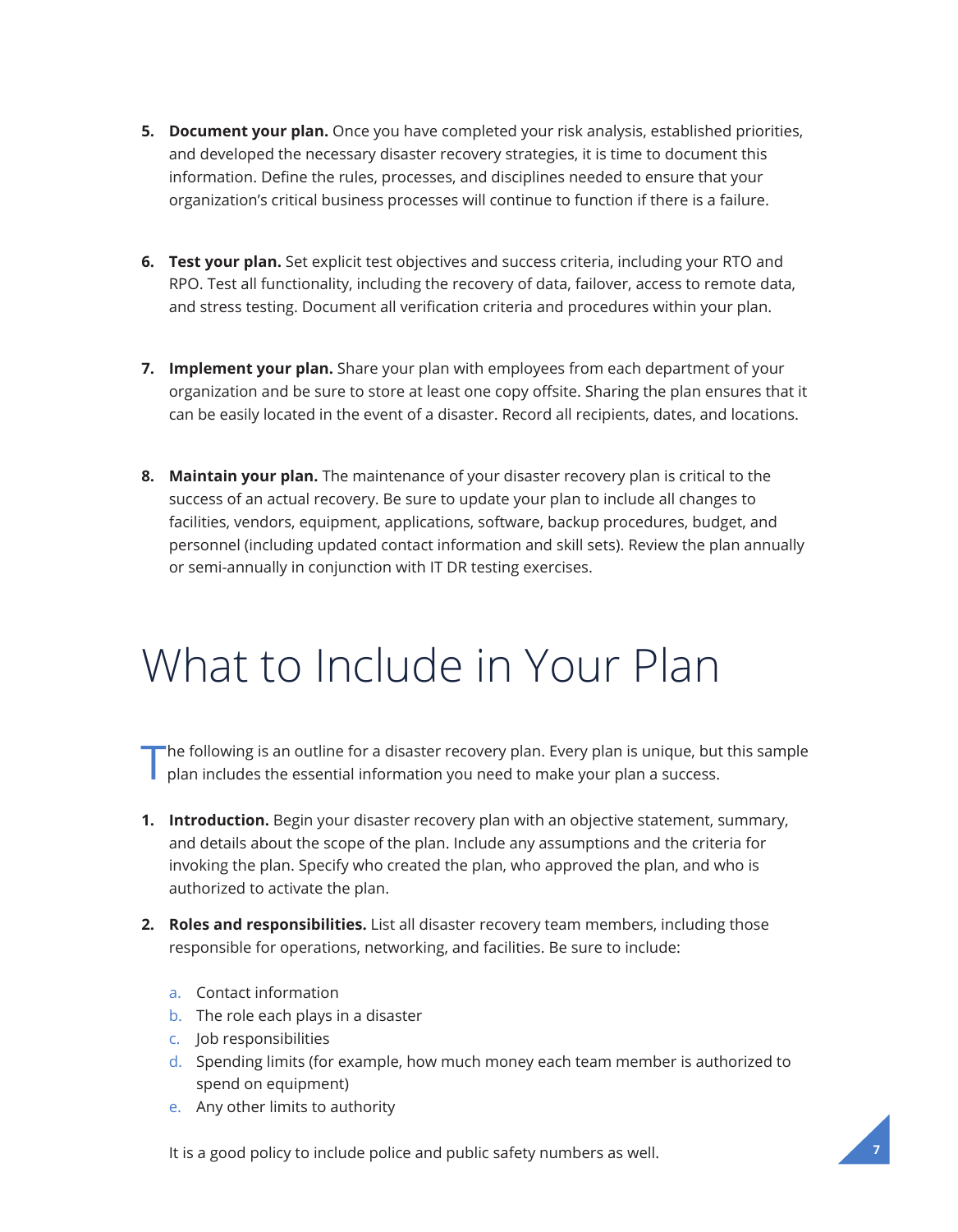- **3. Other contact information.** Make a list of primary and secondary contact information for all:
	- a. Hardware
	- b. Operating systems
	- c. Software applications and databases
	- d. Communications
	- e. Facilities
	- f. Vendors
- **4. Incident response.** Document the plan for assessing site damage and the initial steps in the disaster recovery procedure. Describe all:
	- a. Key indicators for minor damage, major damage, and catastrophic damage
	- b. Procedures for notifying team members
	- c. First steps and standard emergency procedures for all team members
- **5. Plan activation.** List the procedures for operating in contingency mode:
	- a. Defne the criteria for launching the plan, including minimum requirements
	- b. Define process descriptions and instructions for all team members
	- c. Determine categories for vital records
- **6. Return to normal operating mode.** Outline the criteria and procedures for returning to normal operating mode including procedures:
	- a. To procure replacement equipment and supplies as required
	- b. To restore and/or restart systems as required
	- c. To check system functions and results
	- d. For notifying personnel to return to normal operating mode
- **7. Document history.** Record all of the document dates and revisions for your disaster recovery plan. Be sure to include the name and job title of the person or group of people who revised the plan and also the name and job title of the person who approved all of the revisions.
- **8. Procedures.** Once the plan is activated, disaster recovery team members should take the materials assigned to them and proceed with the response and recovery activities that are specifed in the plans. The more detailed your plan is, the more likely the afected IT asset will be recovered and returned to normal operation. Include all relevant recovery information and procedures obtained from system vendors. Check with your vendors while developing your plan to see what they have in terms of emergency documentation.

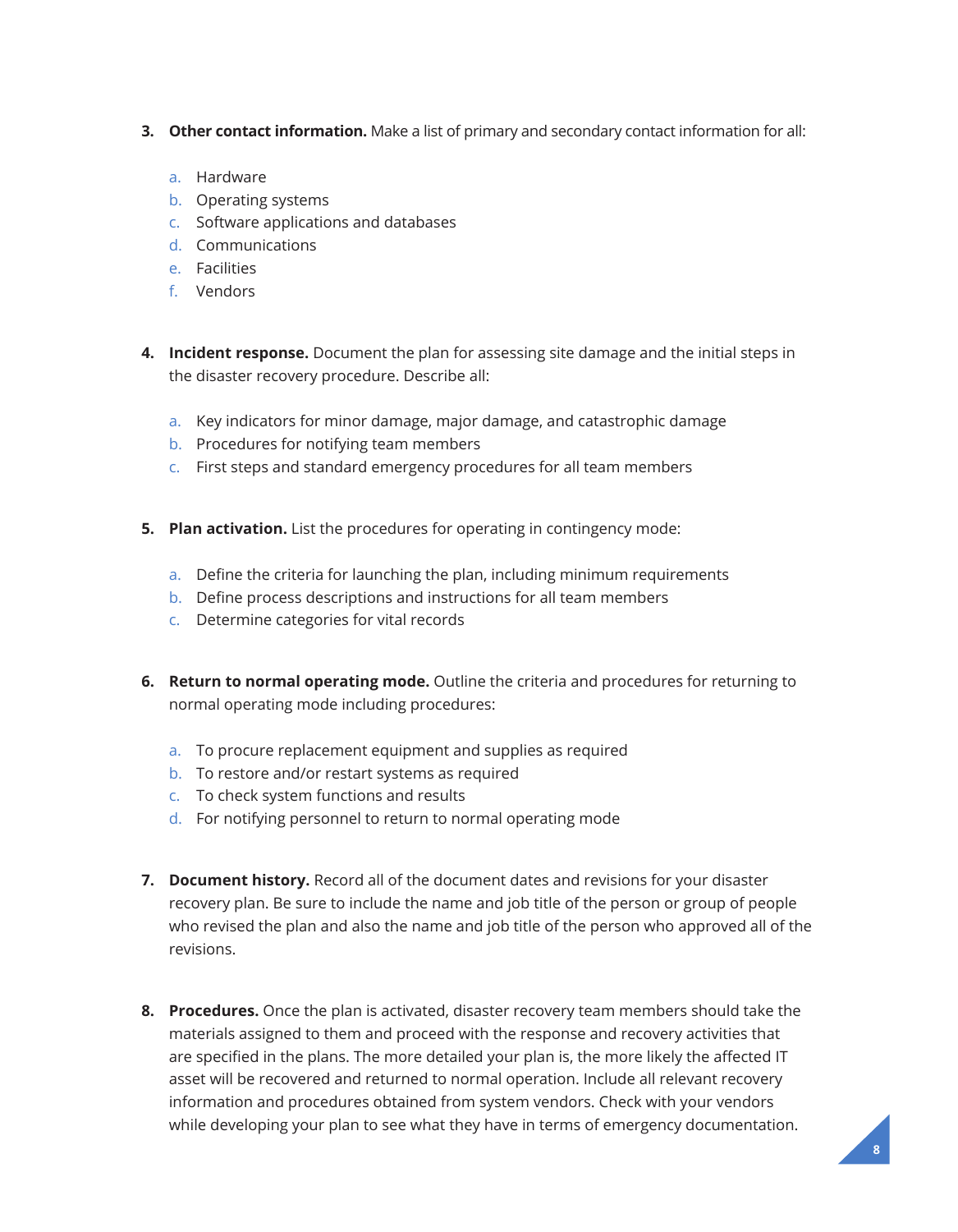- **9. Testing.** Document all testing and include dates and resources that will be managing and performing the testing. You should exercise your DR plan annually or bi-annually.
- **10. Appendixes.** You should supplement your disaster recovery plan with your organization's most important documents, including:
	- a. Inventory and report forms
	- b. Maintenance forms
	- c. Hardware lists and serial numbers
	- d. Software lists and license numbers
	- e. Contact list for vendors
	- f. Contact list for staff with home and work numbers
	- g. Contact list for other interfacing departments
	- h. Network schematic diagrams
	- i. Equipment room floor grid diagrams
	- j. Contract and maintenance agreements
	- k. Special operating instructions for sensitive equipment
	- l. Cell phone inventory and agreements
	- m. Test scenarios
	- n. Insurance policies
	- o. Leases and facility information
	- p. Equipment purchases
	- q. Inventory records
	- r. Personnel fles
	- s. Facility maps
	- t. Hazardous material storage details

Include all of these documents as supporting appendixes to your plan.

**9**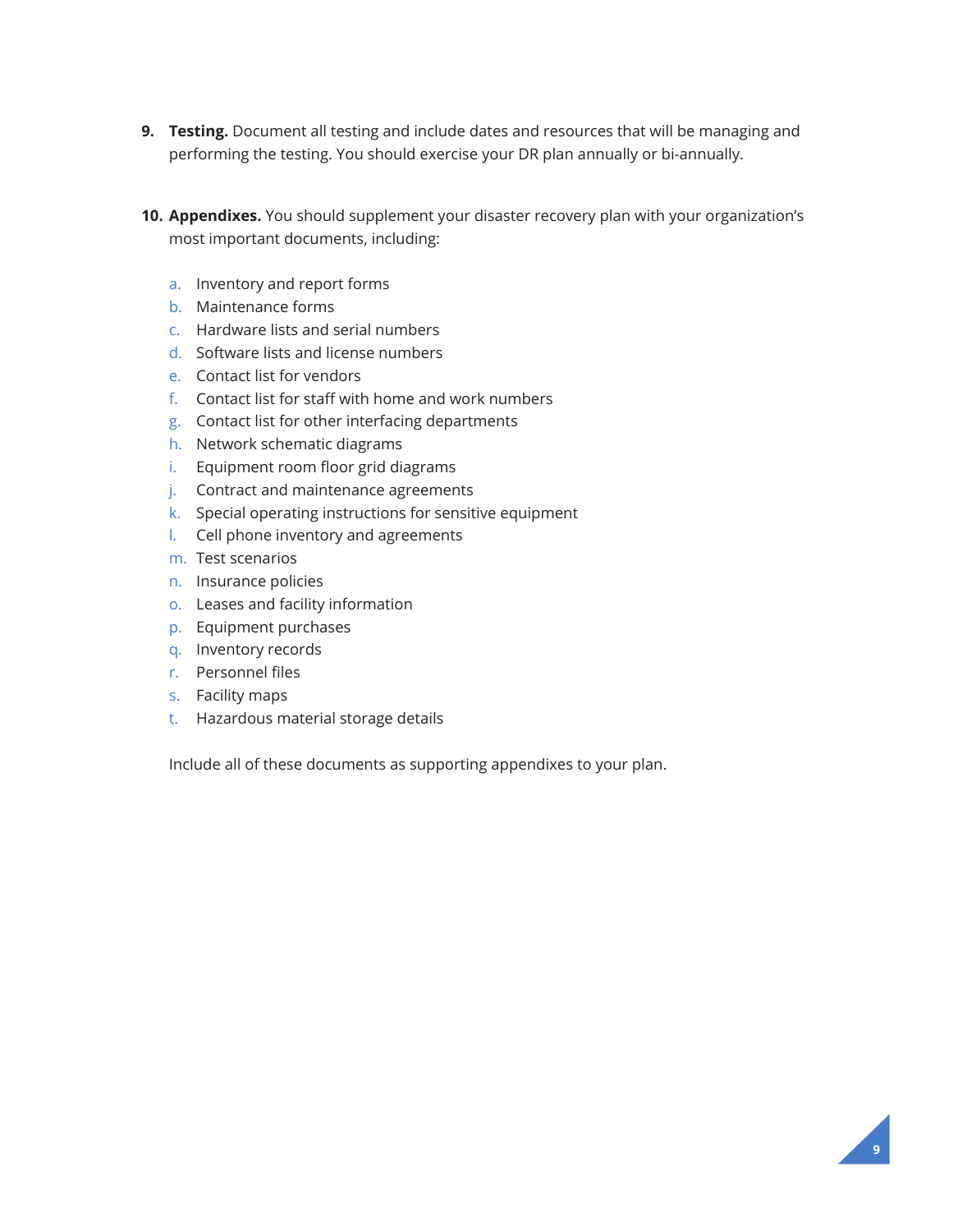# <span id="page-9-0"></span>Avoid These Common Disaster Recovery Mistakes

Recovering from a disaster is never easy but with the right plan, you can restore your<br>
Systems — and peace of mind — with as few missteps as possible. Avoiding these five common mistakes will help to make your disaster recovery solution a success.

- **1. SAN to SAN Replication.** Replicating data from one location to another is only one function of an efective disaster recovery solution. Be sure to take the following considerations into account as well:
	- a. Virtualization environments
	- b. Application-specific agents
	- c. Snapshot storage requirements
	- d. Server activation and documentation
	- e. Backup and recovery
- **2. Remote Colocation/Location Choice.** Choosing a disaster recovery location is critical to the success of any DR project. When choosing a location, make sure it is not too close to your production site and is capable of remote activation in the event of an emergency. Not all facilities are the same, so check to make sure that your facility is in line with all governance, risk, and compliance standards. For example, facilities should be SSAE 16 SOC Type II certifed in the United States and ISO/IEC 24762 certifed in the United Kingdom.
- **3. Hardware/Software Drift.** Your disaster recovery site represents a working replica of your production environment and as such, you need to maintain it on an ongoing basis. Be sure to keep software licenses, patch levels, and upgrades in sync. If you decide to use old hardware, be sure to calculate the extra maintenance costs required to keep the DR hardware up to date and in parallel with your production site
- **4. Failed Testing.** Designing a disaster recovery testing scenario can be a project in itself. If your test fails, you need extra time to analyze the failure and design a solution so be sure to take that into account. Evaluate these costs when deciding whether to create your DR solution in-house, or outsource it to a disaster recovery provider.
- **5. Underestimating Resources.** Even if you have talented IT staff and enough resources to execute a disaster recovery plan, will these resources be available when needed? Careful planning and frequent meetings help ensure that your resources will be available in the event of a disaster.